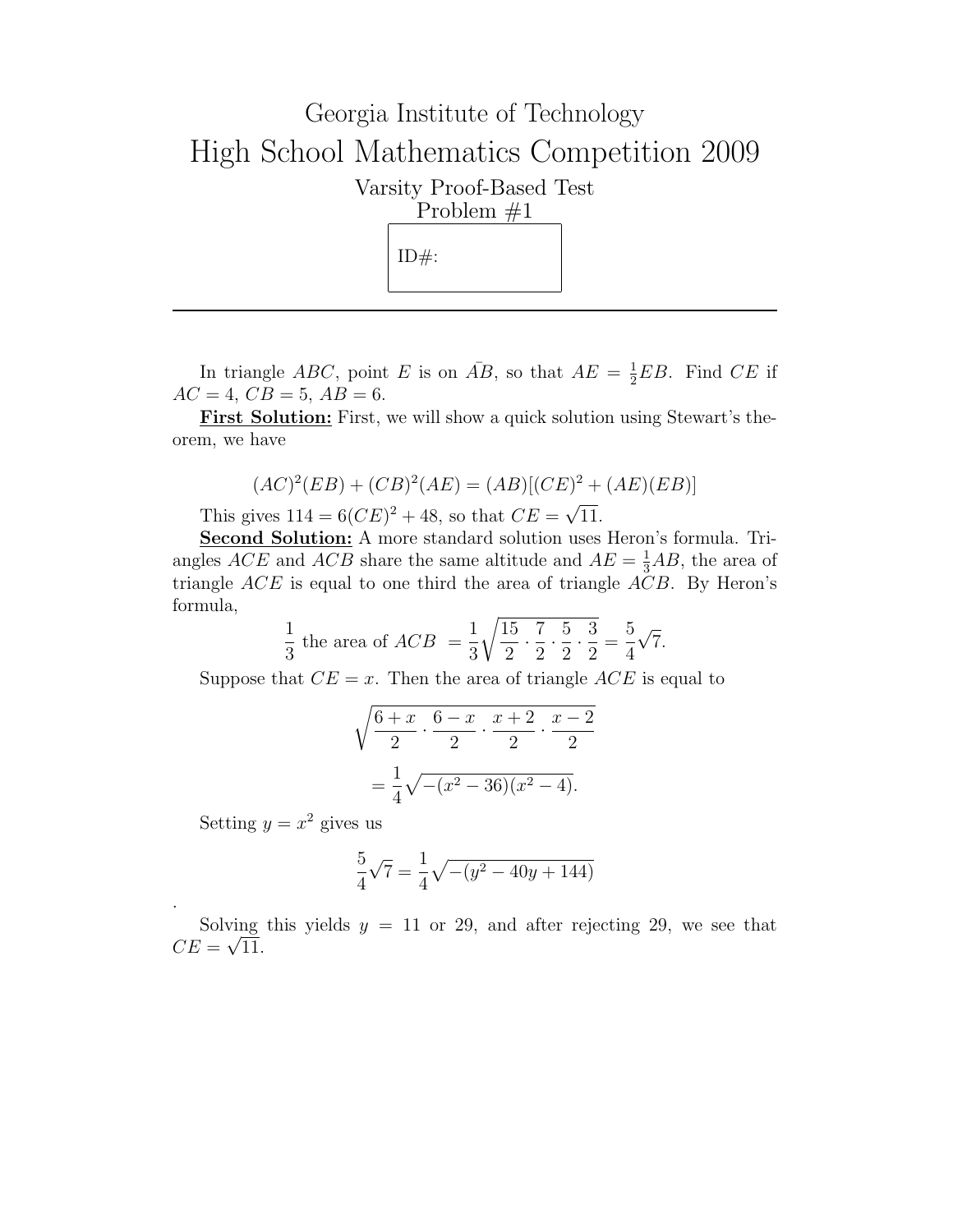**Third Solution:** By the law of cosines,  $(AC)^2 + (AE)^2 - 2(AC)(AE) \cos \alpha =$  $(CE)^2$ . Also,  $(AC)^2 + (AB)^2 - 2(AC)(AB)\cos \alpha = (CB)^2$ . Here  $\cos \alpha =$  $(CE)^2$ . Also,  $(AC)^2 + (AB)^2 = 2(AC)(AB)\cos\alpha = (CB)^2$ . Here  $\cos 27/48$ , and solving for  $(CE)^2$  we have that  $(CE)^2 = 11$ . Thus  $\overline{CE} = \sqrt{ }$ 11.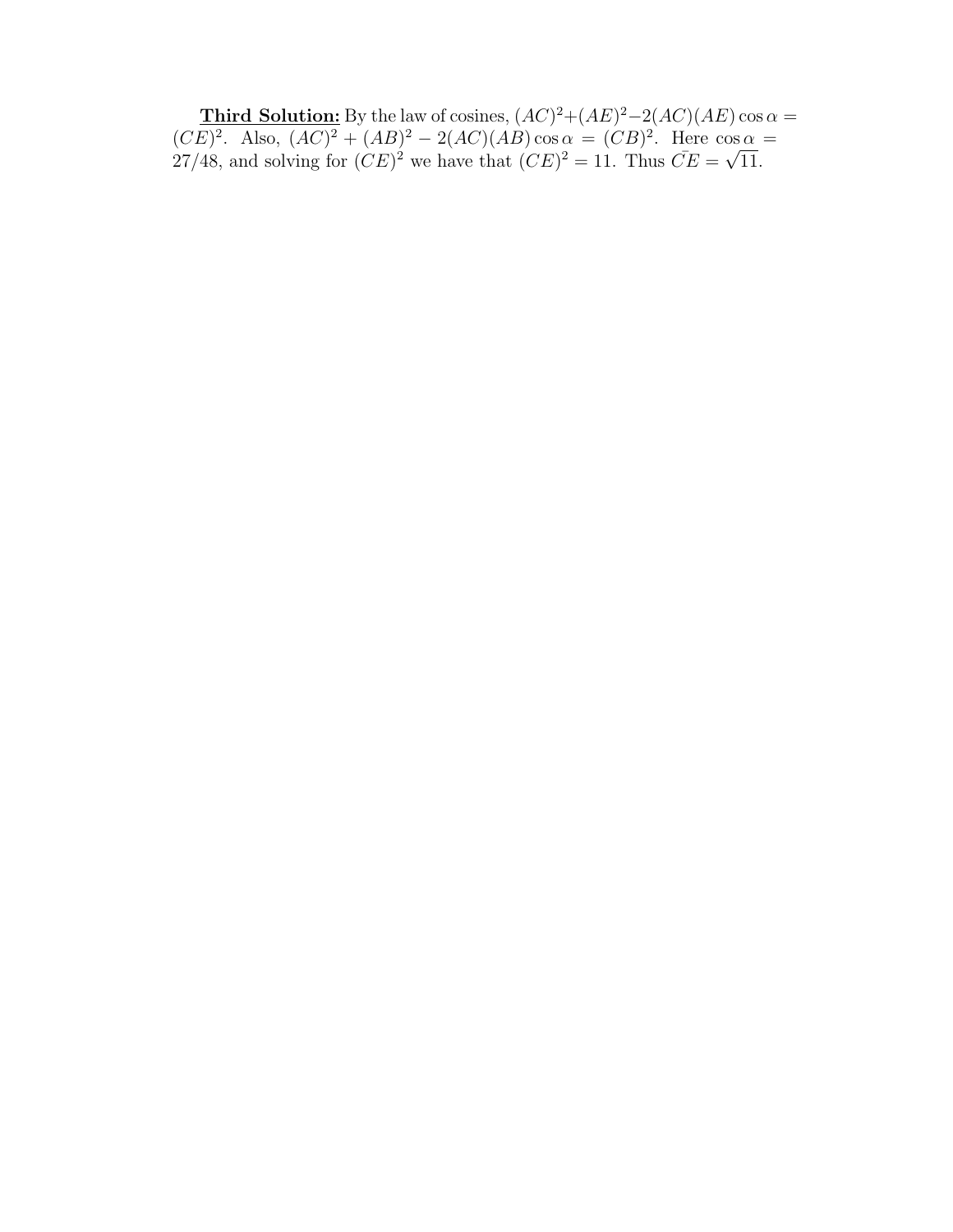## Georgia Institute of Technology High School Mathematics Competition 2009 Varsity Proof-Based Test Problem #2  $ID#$ :

Three sequences,  $x_n, y_n$  and  $z_n$ , with positive initial terms  $x_1, y_1, z_1$  are defined for  $n \ge 1$  by (1)  $x_{n+1} = y_n + 1/z_n$ , (2)  $y_{n+1} = z_n + 1/x_n$ , and (3)  $z_{n+1} = x_n + 1/y_n$ . Show that

(a) None of the three sequences are bounded.

(b) At least one of  $x_{200}, y_{200}, z_{200}$  is greater than 20.

Solution: Suppose for purposes of contradiction that one sequence is bounded. Without loss of generality, say this is  $y_n$ . So we may assume that  $x_n$ and  $z_n$  are not bounded. We get a contradiction as  $y_n$  is not bounded because of the second equation. Thus, none of the three sequences are bounded.

For the second part, consider the behavior of  $a_n^2 = (x_n + y_n + z_n)^2$ . Since  $x+1/x \ge 2$  for  $x > 0$ , we observe that  $a_2^2 = (x_1+1/x_1+y_1+1/y_1+z_1+1/z_1)^2 \ge$  $36 = 2 \cdot 18$ . Now

$$
a_{n+1}^2 = (x_n + y_n + z_n + 1/x_n + 1/y_n + 1/z_n)^2
$$
  
> 
$$
a_n^2 + 2(x_n + y_n + z_n)(1/x_n + 1/y_n + 1/z_n)
$$
  
> 
$$
a_n^2 + 18
$$

By induction we get  $a_n^2 > 18n$  for  $n > 2$ . Thus  $a_{200}^2 > 3600$ ,  $x_{200} + y_{200} +$  $z_{200} > 60$ . So at least one of  $x_{200}, y_{200}, z_{200}$  is greater than 20.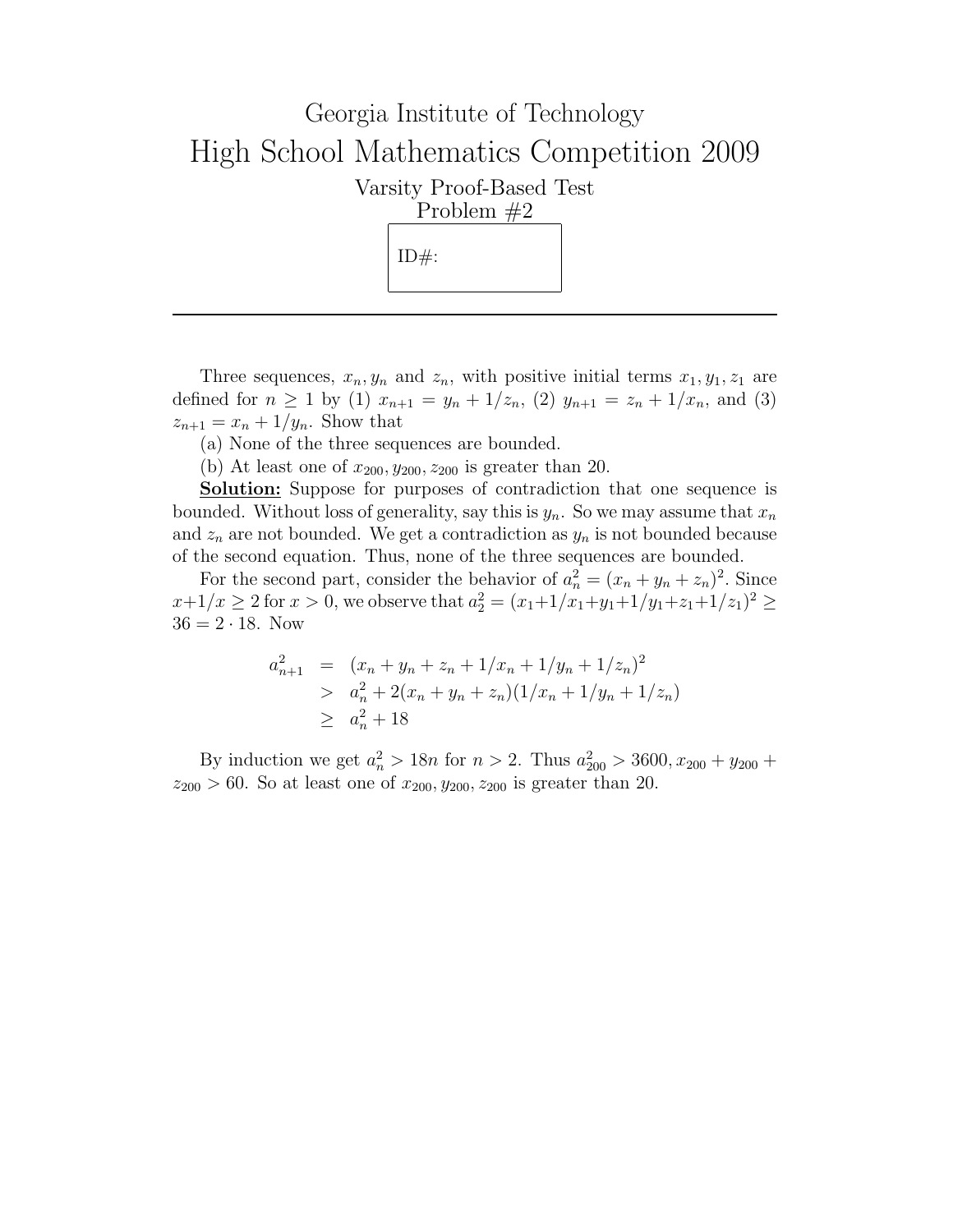

How many subsets of  $S = \{1, 2, ..., 17\}$  are there so that each subset contains no two consecutive integers?

**Solution:** The solution is the 19th fibonacci number,  $f_{19} = 4181$ . The idea is as follows. We can represent the *i*th Fibonacci number,  $f_i$  where  $f_1 = f_2 = 1$ , as the number of ways to tile a 1 by  $n-1$  rectangle using 1 by 1 squares and 1 by 2 dominoes. This is easy to see by considering the recurrence relation  $f_n = f_{n-1} + f_{n-2}$ , where  $f_{n-1}$  counts the number of configurations where the last tile was a square and  $f_{n-2}$  counts the number of configurations where the last tile was a domino.

For our problem, the idea is that each number in the set S corresponds to the location of a domino on a 1 by 18 rectangle. This gives a one-to-one correspondence between the set  $S$  of all allowable subsets of  $S$  and the set of all valid tilings of a 1 by 18 rectangle.

Reference: A. T. Benjamin, J. J. Quinn, Proofs That Really Count.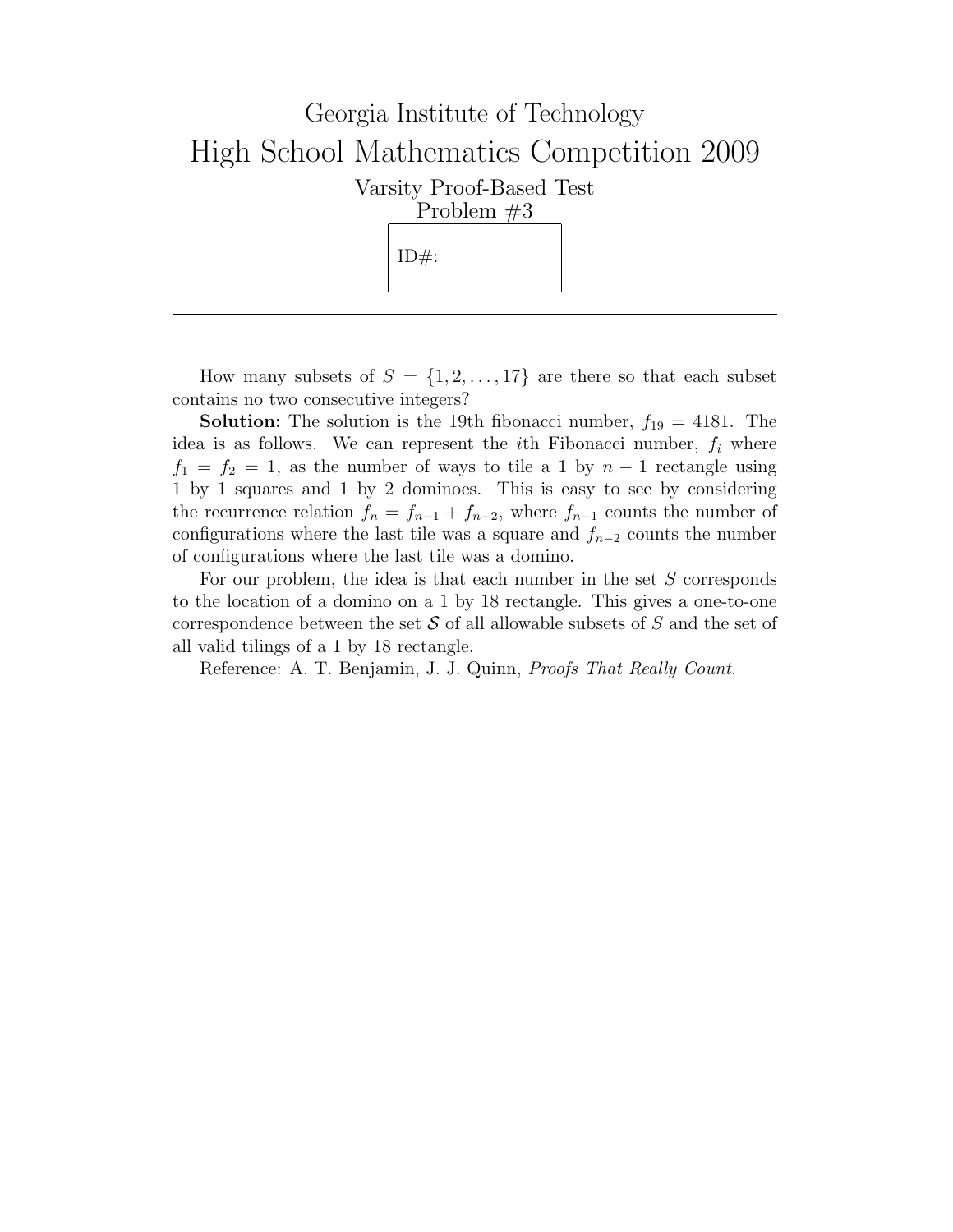## Georgia Institute of Technology High School Mathematics Competition 2009 Varsity Proof-Based Test Problem #4  $ID#$ :

Suppose that  $m$  is a positive odd integer strictly greater than 3. Prove that  $\frac{2^{2m}+1}{5}$  $\frac{n+1}{5}$  is a composite integer.

**Solution:** Set  $2k = m + 1$ . Then

$$
2^{2m} + 1 = (2^m + 1)^2 - 2^{2k} = (2^m + 2^k + 1)(2^m - 2^k + 1).
$$

We now will condition on the value of  $k \mod 4$ . Notice that each congruence class of k gives a unique congruence class of  $m \mod 4$ , so we will only refer to the congruence class of k. First, if k is congruent to 2 or 3 mod 4, then  $2^m - 2^k + 1 \equiv 0 \mod 5$ . when k is congruent to 0 or 1 mod 4, then  $2^m + 2^k + 1 \equiv 0 \mod 5.$ 

We also claim that each of the two factors are strictly greater than five. First, observe that it suffices to show that the second factor,  $2^m - 2^k + 1$  is strictly greater than five, as the first factor is always larger. When  $m > 3$ , the first value for m to check is  $m = 5$ . In this cases,  $2^5 - 2^3 + 1 = 25$ . It is clear that as m increases,  $2^m - 2^k + 1$  also increases, so this completes the proof of the claim.

To see that we obtain a composite integer, observe from the first paragraph that at least one of the two factors is divisible by five and by the second paragraph, both factors are strictly greater than five. Therefore,  $2^{2m}+1$  $\frac{n+1}{5}$  is composite